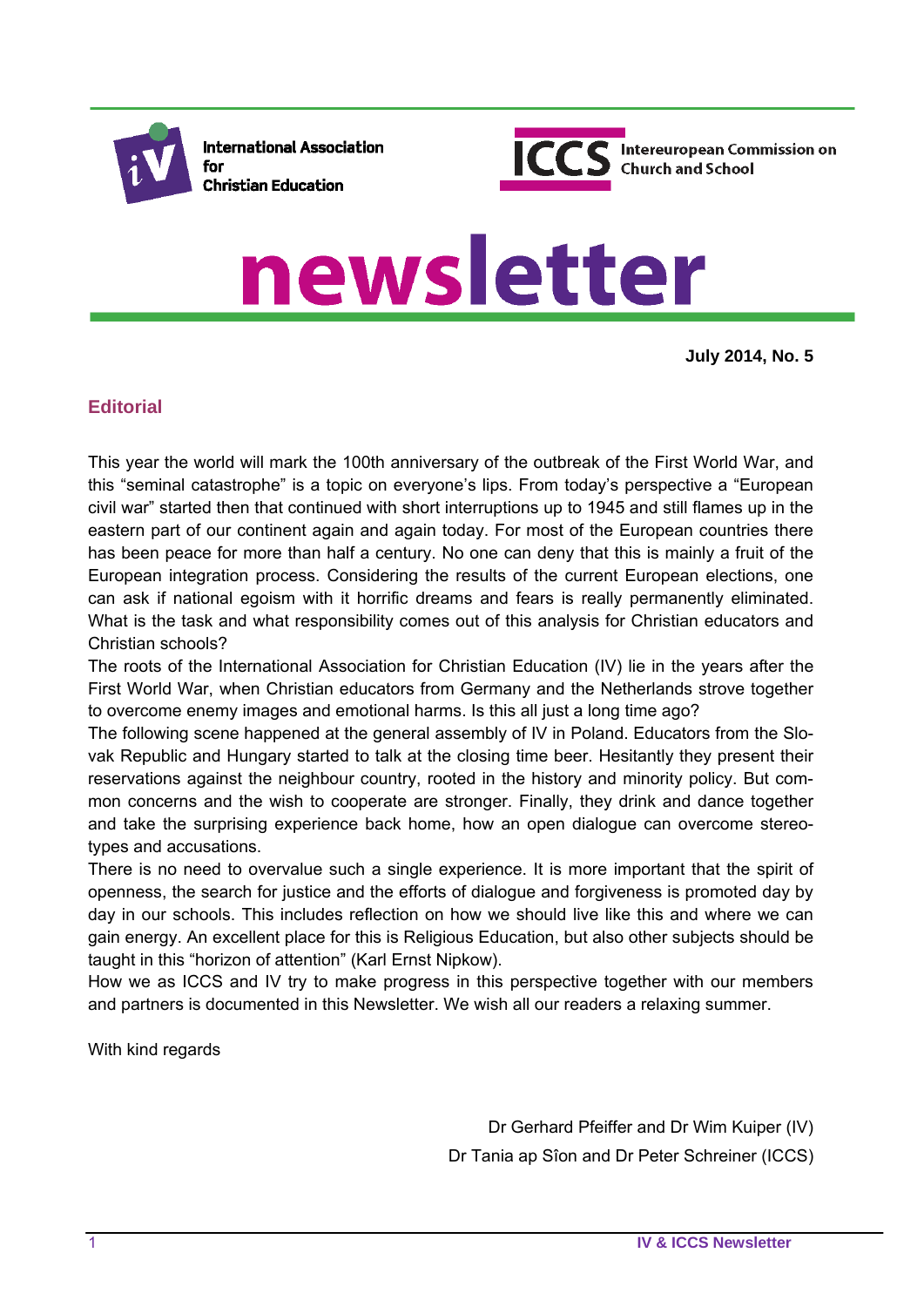# **Information from IV and ICCS**

#### **ICCS: Board meeting in Strasbourg in April**

The board of ICCS met at the end of April for its annual meeting in Strasbourg. The office of CEC, of which ICCS is an organisation in partnership, hosted the meeting. In addition to the preparation for the consultation of ICCS correspondents and an exchange about current projects that are organized mainly in close collaboration with IV, further perspectives of ICCS were discussed. The board welcomed Lesley Prior, the new Secretary of CoGREE, and Dr. Gerhard Pfeiffer, Secretary of IV and a permanent guest of the ICCS board.

#### **ICCS: Consultation of national correspondents**



A meeting of ICCS correspondents was proposed at the conference in Prague 2011 and now this has happened as a consultation, which took place at the end of April 2014 at Klingenthal. Nineteen participants from 15 different European countries came together to discuss which challenges ICCS should take up in the field of "church and school" in the forthcoming years. It was agreed to promote ICCS as an ecumenical structure in which Anglican, Protestant and Orthodox representatives work together on issues

of church and school, to clarify the future profile of ICCS and take account of context-related developments in the relation of church and school. One proposal includes spelling out ICCS as follows: Innovation, Collaboration, Connections, Sharing (of resources). A report in German about the meeting is available at: http://www.comenius.de/themen/Evangelische-Bildungsverantwortung-in-Europa/Klingenthal\_2014.php?bl=849.

## **IV: Board meetings in Frankfurt (February) and Nuremberg (July)**

The board meeting in February mainly discussed the general assembly 2013 in Soesterberg that was organised together with the CoGREE conference "Religion in schools in secular Europe?" This combination was valued as very positive – as well as the generous support of the Besturenraad. For future events the target groups should be identified more clearly in relation to the items of the agenda. The board discussed also its involvement in the Reformation Project "500 schools". Dr Wim Kuiper and Dr Gerhard Pfeiffer are members of the steering group. IV is involved in acquisition and management of funding, and disseminates information among its members but is not in a position of organising its own campaign.

At the meeting the preparation for the general assembly in 2014 and the European seminar in Bad Wildbad in 2015 started. This work was continued at the July meeting in Nuremberg. The Revd Erwin Meister, Chairperson of the Association of Protestant School Alliances and of the Protestant School Foundation in Bavaria was a guest at the board meeting. Visiting the Wilhelm Löhe School, the board learned about one of the most important Protestant schools in Germany. Retired principal Michael Otte (Neuendettelsau) reported to the board about the Conference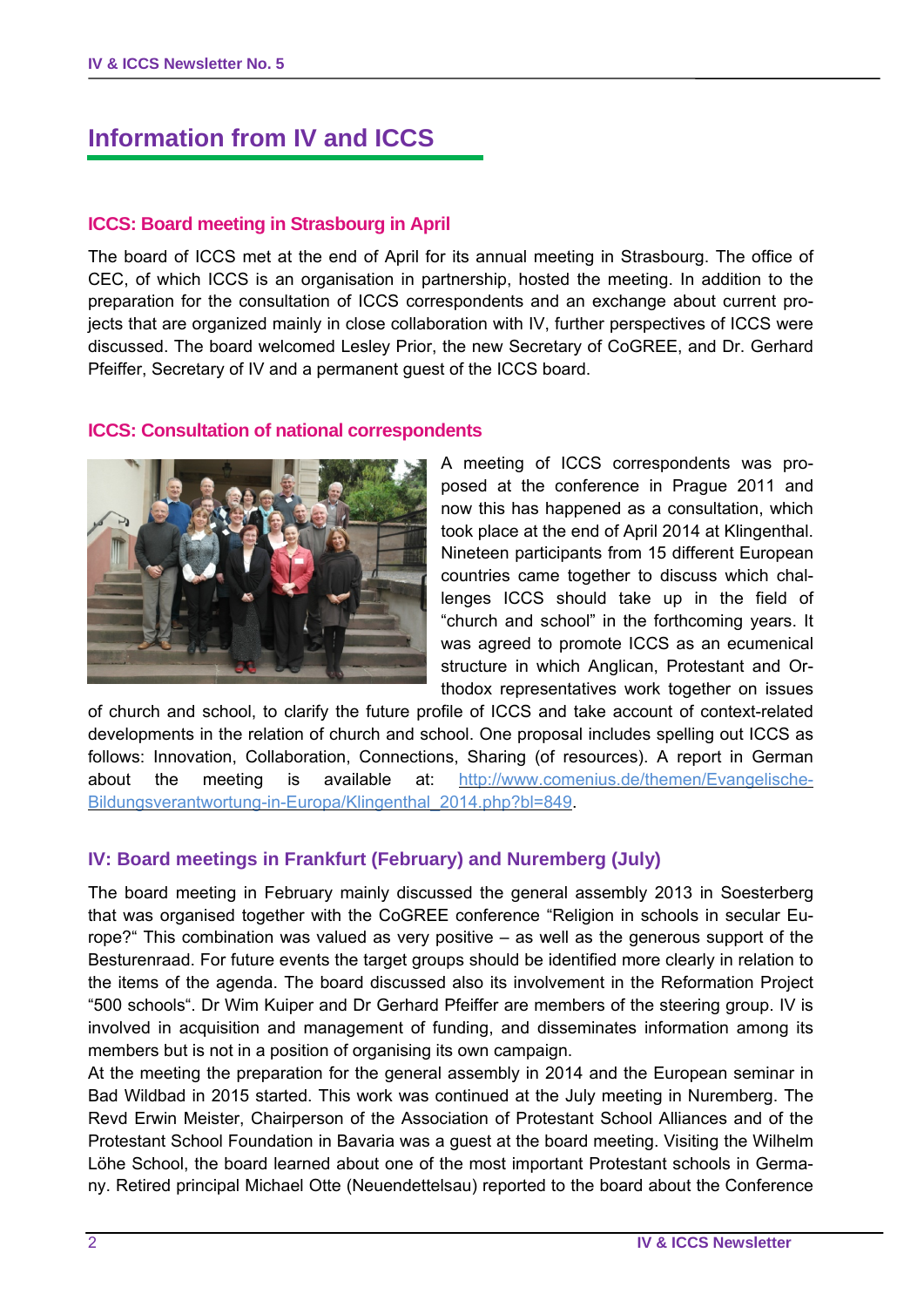"Churches' Voice on Human Rights" (30.10./01.11.2013, Palermo) and shared with the board his experience with the school project: "Model United Nations".

## **IV: Launch of a network of French-speaking Protestant Schools (RIEP)**

The network "Réseau International de l'Enseignement Protestant" (RIEP) has officially been founded on 28 May 2014 at a (virtual) meeting in Paris. The International Association is one of the 11 founding members that come from Europe, Africa, Madagascar and the Caribbean and has appointed its Secretary as a member of the responsible committee (Comité d'Orientation et de Suivi). The board (Bureau) will meet in autumn to develop a working programme. The main intentions of the founders, which have been formulated at two previous conferences in 2011 and 2013, include in-service training for teachers and head teachers, a participatory pedagogy with emphasis on peace education and education for democracy, responsibility for the environment and inclusion. A blog on "Enseignement Protestant 2017" should serve for exchange of information and ideas.

## **AEED et al.: Between departure and resignation (10th Conference on Education, Eisenach, 13to 15.February 2014)**

For 20 years now the Association of Protestant Educators in Germany (AEED) has organised every second year an Education Conference together with the German Association of Catechists, the professional ethics association and the trade union of education and science (GEW). The tenth in this series had the title: "Between departure and resignation – a critical review of developments in education policy". Marianne Demmer (GEW) asked in her review of the reforms after the first PISA study where education (Bildung) had gone. Dr Jürgen Frank and Prof. Eckhard Nordhofen discussed the impact of church documents on education and all associations considered the "Changes in religious education and ethics in the mirror of changes of school".

#### **ICCS: Current developments in teaching Religious Education in Hungary**

Teaching Religious Education has become a very complex phenomenon in present-day Hungary. Before 1989 it was only possible in congregations and in a few state-schools after the school lessons. The curriculum of RE lessons was mainly teaching Bible stories thus giving a biblical knowledge and basic information about church, the respective congregation and the church year.

After the 1989 changes quite a number of formerly church-run but in 1948 nationalized pedagogical institutions (kindergartens, elementary and secondary schools) were given back to the church and to the congregations. In these schools, teaching Religious Education has been part of the curriculum, mostly with two lessons a week. The RE curriculum in these schools covers teaching the Bible, teaching Christian ethical issues, church history and world religions.

In the past decade a new curriculum was developed with up-to-date RE study books for teaching in state-run schools. Here the curriculum has allowed one RE lesson per week, always after the compulsory school lessons. In this scenario RE has become an extra lesson, an optional one for those pupils who specifically and voluntarily enrolled for a denominational RE education. These lessons have always been organised by the congregations and mostly taught by the pastors or a few voluntary helpers.

This situation has been greatly changed by the educational reforms concerning the teaching of RE in 2013. Talks had started between the government and Hungarian churches on the organi-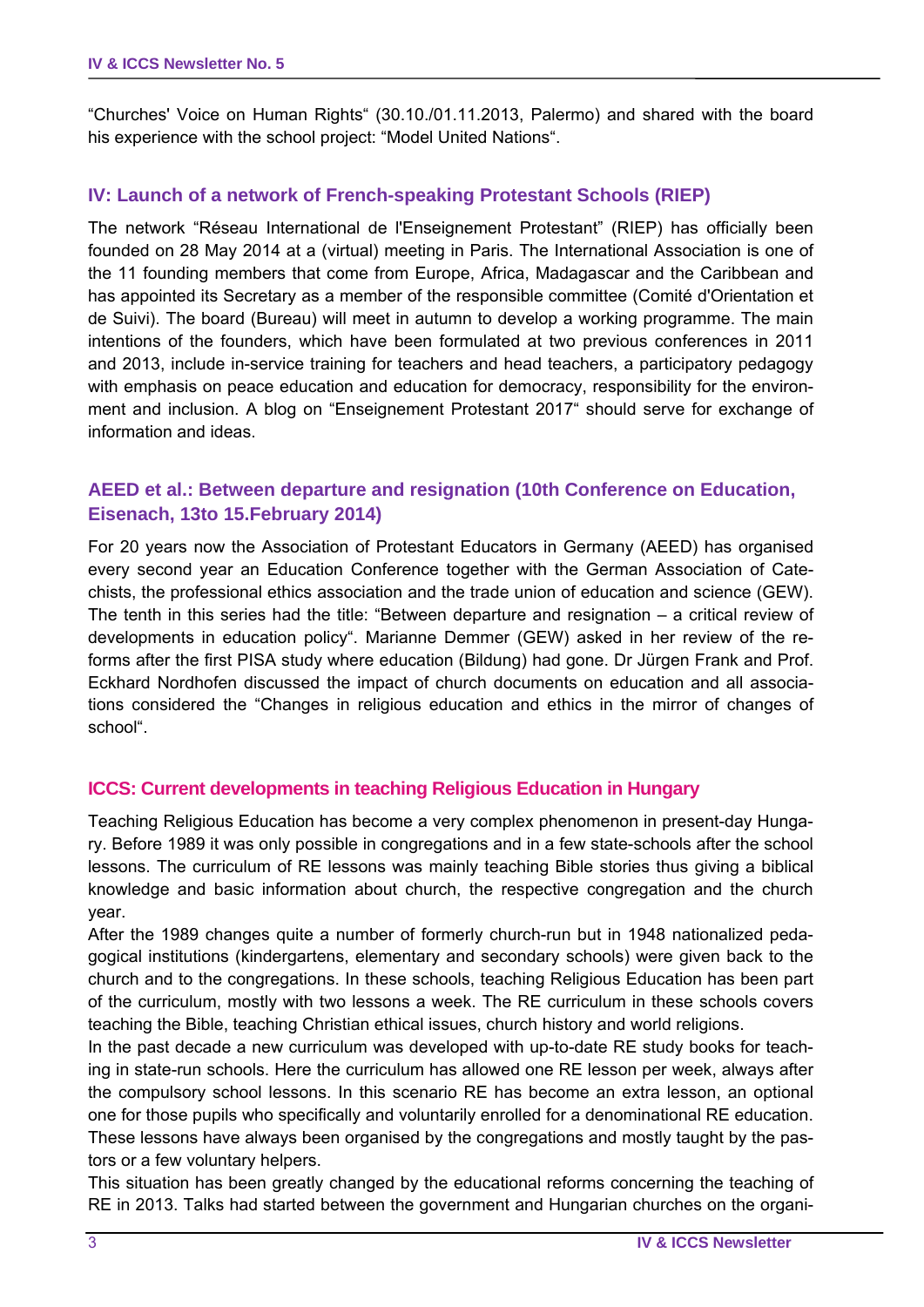sation of Religious Education, which is offered as an option during school hours as of September 2013, under new public education laws. The new rules, requiring pupils to attend one ethics class per week or choose Religious Education organised by a church, will apply to all primary schools.

The ethics classes will be taught by teachers at the school, after they complete a 60-hour training session, but the Religious Education classes will be provided by qualified RE teachers or pastors from outside the school. Parents will be able to choose among classes offered by several churches registered in Hungary and choosing the materials for instruction will be in the church's competence. The new system is being introduced gradually, starting from 1st and 5th grade student every year, thus reaching a full-fledged RE education in 4 years. (Hungarian elementary school education is an 8-year long system).

The challenge of this new system is organising the practicalities of introducing RE in such a context. The churches welcome this new possibility but are lacking the required number of qualified RE teachers. It seems that organising RE in this new system is a big question for the churches and the congregations in terms of teachers and available classrooms in the schools. For example, one class may be organized into 3 to 4 different groups (Ethics and RE) at the same time, requiring the school to provide space they do not necessarily have. In urban areas where schools are scattered, the RE teacher or the pastor may have to travel from lesson to lesson to teach just a few students. The organisational matrix is becoming more and more difficult. The working out of the financing of RE has also been a complex process. The new curriculum is also a new challenge as it must incorporate biblical and ethical knowledge as well. From the point of view of the churches there are further questions to think over.

- What is the role of congregations in this new situation? Is RE connected to local congregational life or is it only a school lesson where religion and ethics are both taught? What is the interest of the church and what is the interest of the pupils and their families?
- ‐ How are denominations viewed in this context? Does biblical and ethical instruction require the denominational background or can it be taught without it?
- What are the challenges of the new curriculum? What should it teach about religiosity? Should it give only informative knowledge or should it contribute to the faith formation of children?

These are the main questions and challenges that Religious Education must face in present-day Hungary. It will be a very interesting process in the coming years to monitor the development of these most recent changes.

*Lajos Szabó, ICCS correspondent* 

#### **ICCS: The Situation of RE in Georgia**

Georgia is a multicultural, multi-confessional country. The total number of non-orthodox people is 16.1% of the population (National Statistics Office of Georgia, 2002). Planning and implementation of adequate educational policy are of special importance in the context of existing diversity in Georgia.

ICCS correspondent Prof. Dr. Sofiko Lobzhanidze has written a short article that is available on the ICCS website (www.iccsweb.org) about the current situation. The Constitutional Contract between the Apostolic Autocephalous Orthodox Church of Georgia and the State in 2002 and a new Education law provide the space for confessional RE in the 35 schools of the Patriarchate. A law about religion is planned, to clarify the issue of institutionalisation of religious minorities.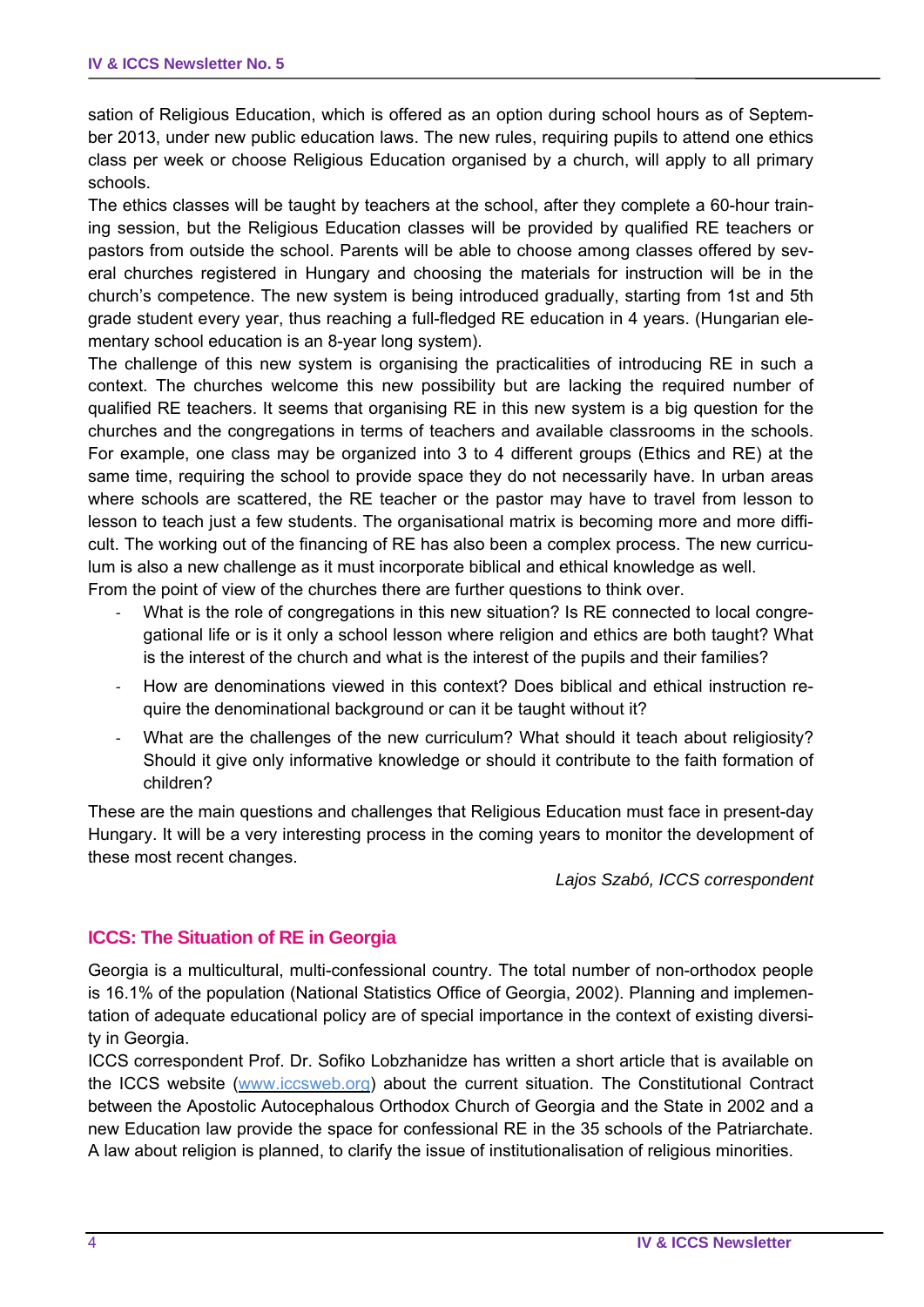# **ICCS: Confessional and non-confessional Religious Education – the example of Switzerland**

In Switzerland with its small-scale educational organisations in the cantons a harmonisation process takes place in education. This is based on the assignment of a new article in the Swiss Federal Constitution. With the Curriculum 21 that will be finalised in 2014, religion will become part of the "Sachunterricht" (a general subject class) "Human-Nature-Society" (or Ethics - Religions - Community in secondary I level). This lesson will be taught to all children irrespective of their religious affiliation from kindergarten up to grade 9. (Confessional Religious Education can be organised additionally in the cantons, but will not be part of the common curriculum.) There is an intense debate about the relation between a confessional approach to RE (religious instruction) and a common non-confessional RE (religious education). It was an initiative of German religious educators to publish an extended collection of articles that discusses the relationship between the mentioned approaches using the example of Switzerland. Current developments in school and church are introduced. Most of the contributions reflect in a general way the place of religion in school, the differentiation between the learning locations of church and school, about the subjects of teaching and learning as well as the self-understanding of religious education as an academic discipline. The book provides an opportunity for students and experts, to study the issue from different perspectives. D. Helbling, U. Kropač, M. Jakobs, St. Leimgruber (Hrsg.): Konfessioneller und bekenntnisunabhängiger Religionsunterricht. Eine Verhältnisbestimmung am Beispiel Schweiz, Zürich (TVZ) 2013, 400 Seiten

#### **IV and ICCS: School Leaders' study tour to the Netherlands**

A study tour arranged by IV and ICCS for school leaders offers encounters with Dutch schools and their concepts. Those who are interested can pre-register at the office of IV (kerstin.wiechmann@ekd.de). An agreed date will then be fixed with the provisional participants. The final date for pre-registration is 30 September 2014. More information is available at www.int-v.org.

#### **ICCS: New Blog on RE in Europe**

Current documents, developments and publications will be introduced on a newly launched blog of Dr Peter Schreiner on Religious Education in Europe. The blog www.religious-education.de already contains contributions on RE in France, England, Finland and Switzerland. Comments and further proposals are welcome.

## **IV: National Meeting of Lutheran educators in Hungary, 30 June to 2 July 2014 (Aszód)**

The conference of Lutheran educators in kindergartens, primary and secondary schools was held at the re-established Protestant Gymnasium with boarding school in the little town of Aszód east of Budapest. "Do not grieve, for the joy of the LORD is your strength" has been the motto of the conference that served as both in-service training and common celebration and recreation at the end of the school year. Bishop Dr Tamás Fabiny, who preached also at the opening service, organised an inspiring workshop for RE teachers on "Reformation and Culture". After excursions to nature and cultural sites, on the second day there was a visit to a well-known institution for juvenile delinquents, a lecture by State Secretary Gergely Pröhle about the term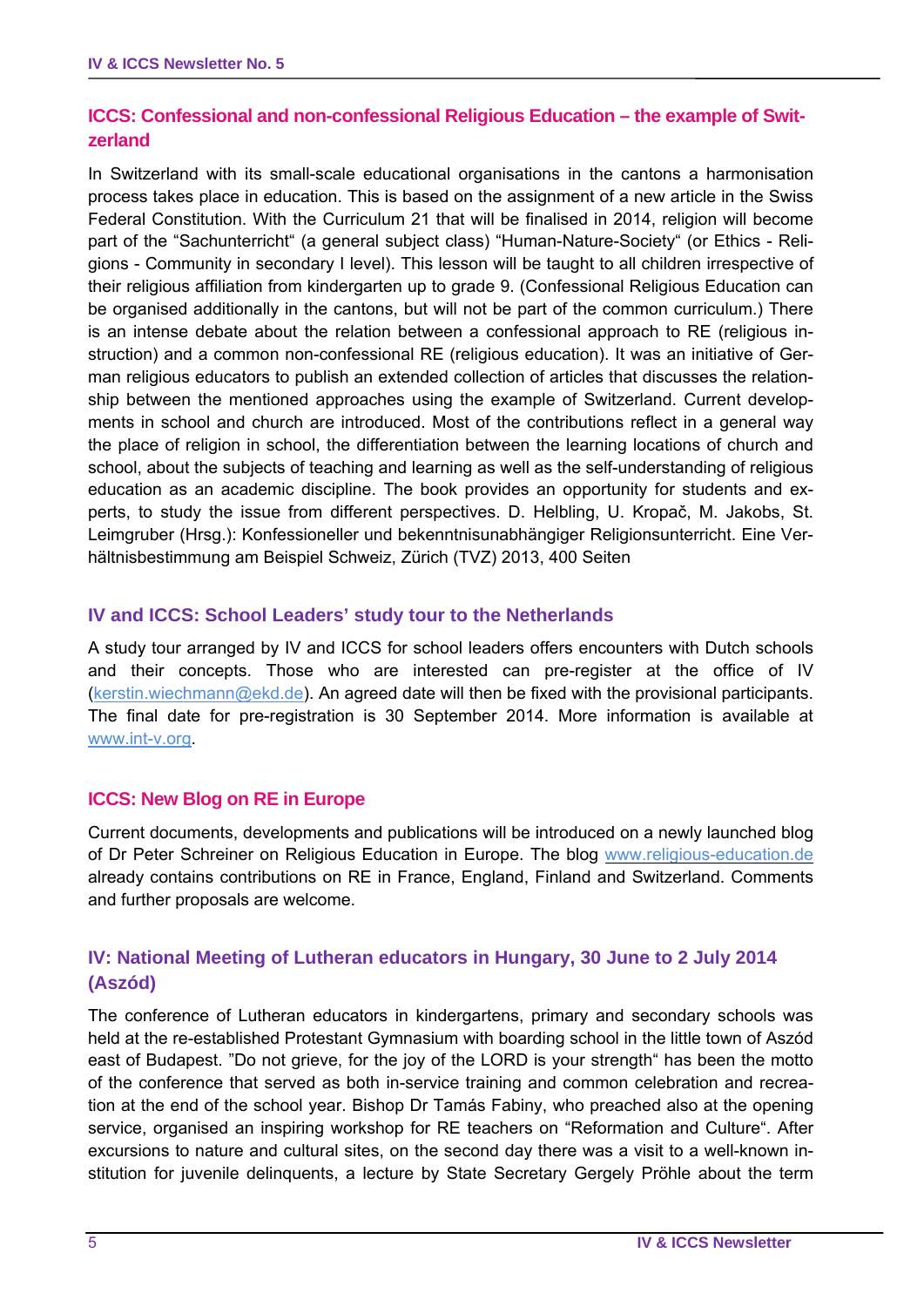"Christian Europe", and a presentation of the project "500 Protestant schools worldwide celebrate 500 Years of Reformation" by Dr Gerhard Pfeiffer and Rita Révész.

#### **IV: General Assembly 20./21.November 2014 in Pápa (Hungary)**

The small town of Pápa with its lovely baroque townscape, stands out in the history of Protestant schools in Hungary. With support from the school administration of both the Lutheran Primary School and the Reformed Gymnasium, the International Association is able to hold its general assembly in 2014 there. Participants will be introduced to the Hungarian education system as well to the practical work in both schools. Reflections on and practical examples of "Human Rights / European values as part of the Pedagogy of Christian schools" will be the main focus of the general assembly according to the current state.

## **Sixth Federal Congress of Protestant Schools: "A strong I for a strong We" (29.-30. September 2014, Stuttgart)**

The congress will deal with the role of Protestant schools in the field of education. Lectures, fora and workshops will introduce theory and good practice and demonstrate what the opening toward the civil society can mean for Protestant schools and their players. Dr Uta Hallwirth from the Academic Work Unit for Protestant Schools (WAES) writes: More than 1000 general and vocational schools complement and enrich the state-funded school system. Their selfunderstanding includes providing impulses for a school culture of respect and responsibility and also offers a Protestant-shaped education. Protestant schools are open for all students. They do not serve private interests but offer a concept of schooling that is also in the interest of the whole public school system. Read more about the event at www.bkes-2014.de.

#### **IV & ICCS: Current information about the 'Schools500reformation' project**

By mid-July more than 207 Protestant schools from all over the world have registered at the webpage of the project www.schools500reformation.net. Important signals came from two regional conferences in Africa. In Ghana IV secretary Dr Gerhard Pfeiffer participated on behalf of the steering group. The webpage includes didactical tools, prepared by the project office of the University of Bamberg. Schools are encouraged to use the logo of the project (a tree) in a creative way, to make songs of Reformation and to report about the roots and the history of their school related to the Reformation. A platform for dialogue and exchange, www.forum.schools500reformation.net, will be provided for schools, teaching staff and students.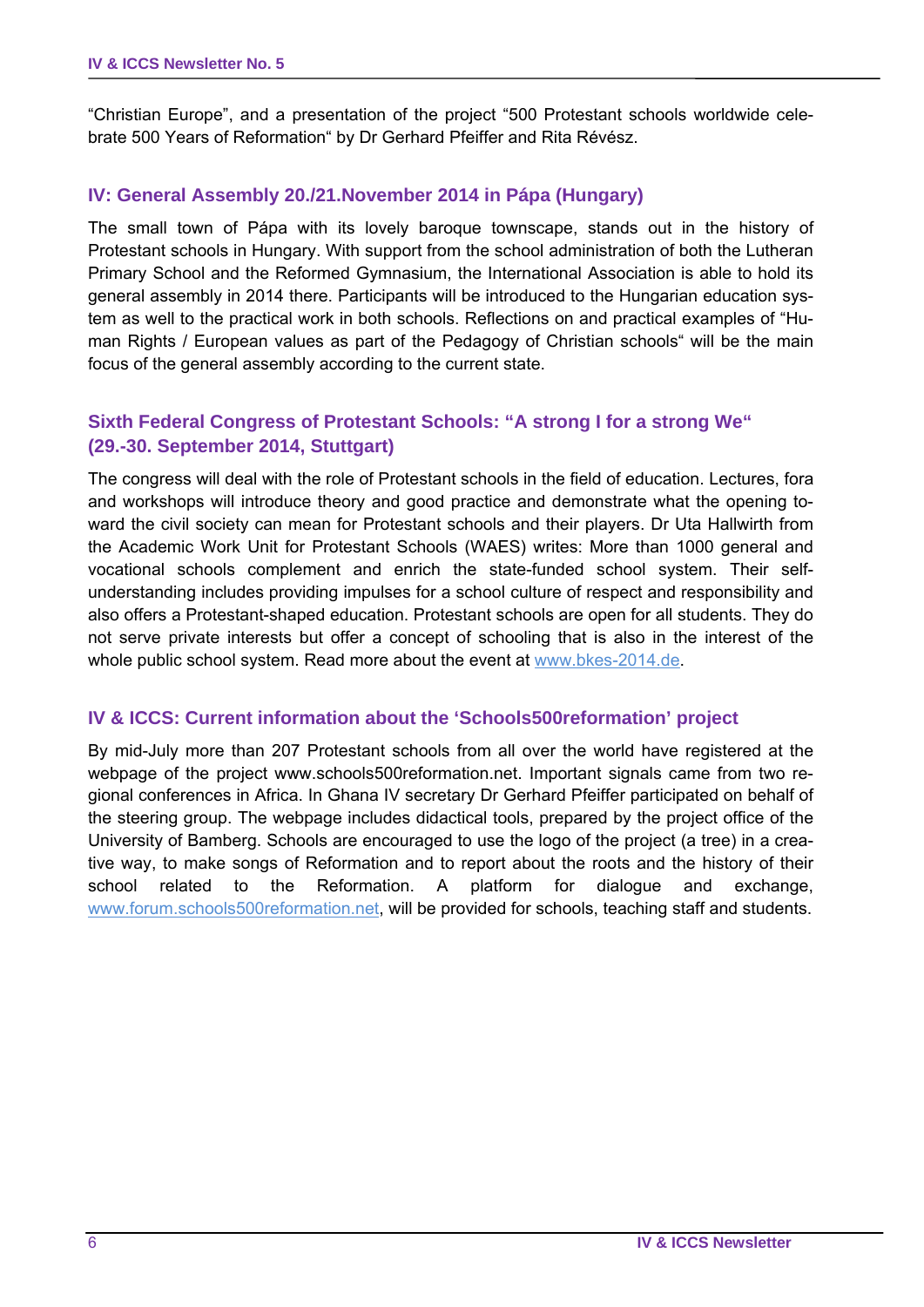# **CoGREE and member organisations**



#### **CoGREE: Steering group agrees to revise the Common Statement**

At its meeting in June 2014 in Amsterdam the CoGREE steering group decided to revise their Common Statement. This was discussed at a workshop at the CoGREE Conference in November 2013 in Soesterberg. The Common Statement includes thematic guiding principles on religion and education. Another item on the agenda has been the enlargement of membership.

#### **CoGREE: Klingenthal Colloquy will meet the new Director for Democratic Citizenship and Participation for the Council of Europe**

The Sixth Klingenthal Colloquy of CoGREE and ICCS will take place from 6 to 10 October this year at the Chateau Klingenthal near Strasbourg. The theme is: "Intercultural Education and the Religious Dimension". As part of the program a meeting with Jean-Christophe Bas, the new Director for Democratic Citizenship and Participation is planned. The Directorate includes the department of education and of youth. Also an exchange with Dr Claudia Lenz from the European Wergeland Centre on the implementation of the Signpost document of the Council of Europe is part of the programme. Registration is possible up to midst of September at schreiner@comenius.de.

#### **EFTRE: Board meeting and new issue of the Newsletter**

The board of EFTRE evaluated the European Conference in Malmö 2013 at its meeting in Vienna in April 2014. Ideas about the next conference in Vienna in 2016 were also discussed. The concept of the new issue of the EFTRE Newsletter was further developed, and the Newsletter is now published and can be downloaded at www.eftre.net. Dr Norman Richardson is the Editor of the Newsletter. He represents also Northern Ireland at the board of EFTRE.

#### **EuFRES: Prague, April 2013 - the Sixteenth forum on the teaching of religion in public schools**

The EuFRES forum, Towards the Periphery of Christianity took place in Prague in April 2014. The gathering examined certain aspects of the teaching of religion, particularly in the Catholic tradition. The debate was related to the Second Vatican Council of which certain groups have not always taken full account. The conference was particularly interesting for your correspondent, who worked with the English Benedictines in the wake of the Council. It was a framework for the re-examination of the relationship of the Church to a rapidly changing world. The work of the EuFRES Conference was set in the context of current thought and development.

Particularly important documents were the Pastoral Constitution, Gaudium et Spes, and the declaration, Nostra Aetate. In looking again at the Pastoral Constitution we were led to consider universal aspects of the Christian faith, for example, the justification for (Roman) Catholic openness towards other religious groups or other Christian churches. The diversity of models for the presence of the Catholic Church in Europe before the Council reflected historical, ecclesial and cultural diversity before the fall of the Berlin wall. Today we take account of life in a society with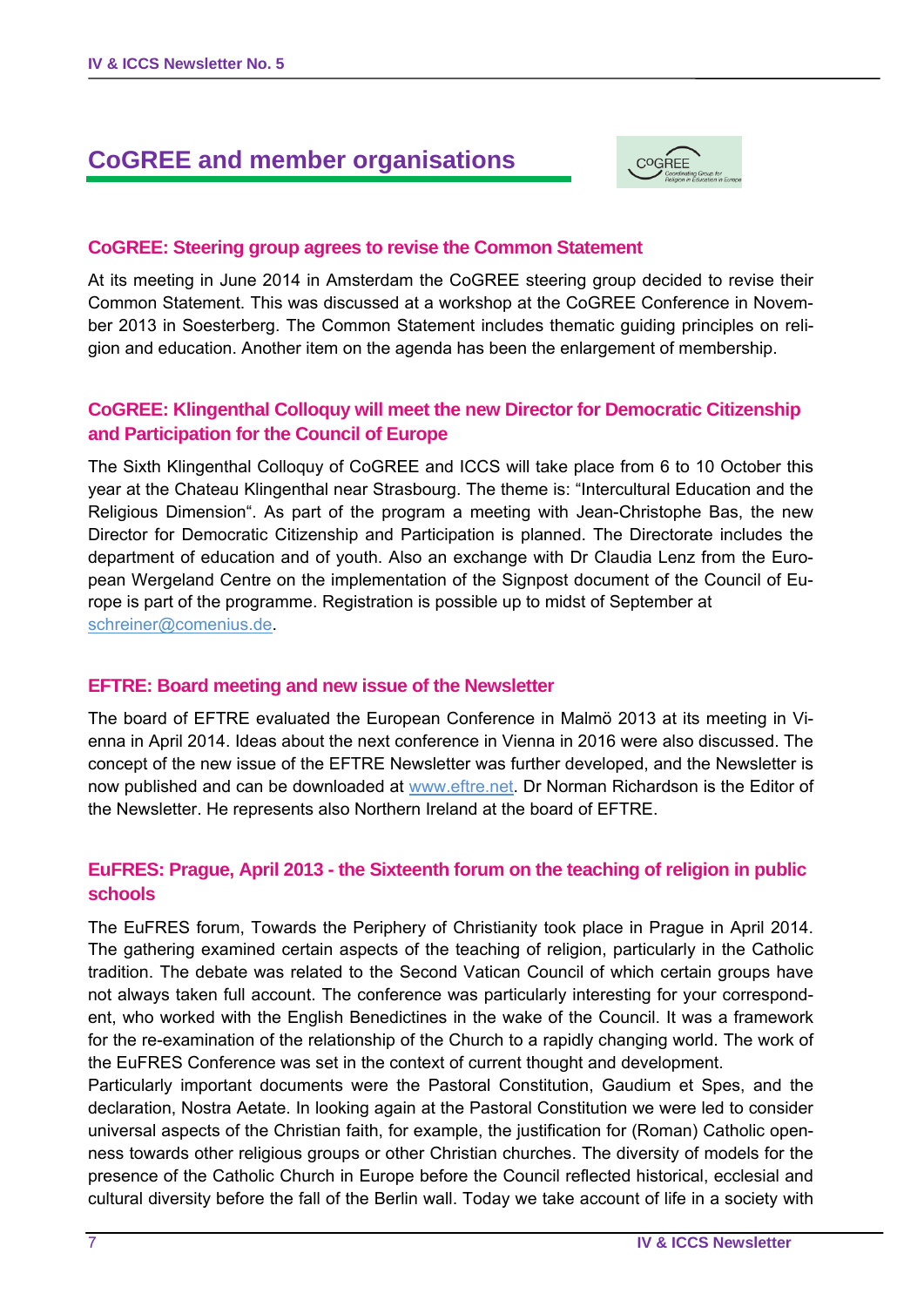little knowledge of the language of Christianity. The school has an important role because it is the living synthesis of civil society; that means that the school may be the only contact of its pupils with Christianity or, indeed, with the "religious" world. Furthermore, what is learned in school may be the sole opportunity for well-motivated and culturally valid contact with the religious interpretation of human existence.

Howbeit, in relation to the religious education (sic) of pupils whose families no longer fully believe, we are aware that it is difficult to acquire a uniform vision of "the faith" in a "humanist" school that is open and confronted by other ideologies. Liberty of choice is accompanied by cultural values that is humanist or Christian values, which respect freedom of conscience as well as the freedom to belong to different groups. The Council was a linguistic "event" which gives us a new perception of the function of language while trying also to transmit the depositum fidei. In respect of the examination or redefinition of doctrine we must consider institutional questions while also making a "civic" translation of religious language. It is always essential to preserve the traditional centre of Christian faith.

In a somewhat different theme, Nostra aetate which looks at the church's relationship with other religions does not reject Hinduism, Buddhism, Islam or Judaism for example. In respect of certain traditions or certain axioms indeed, for example extra ecclesiam nulla salus, the Bible does not mention the concept. Furthermore, it is essential to compare terms like 'heretic' or "schismatic" with St Augustine's teaching about those who live outside the institution of the Church, while Nostra aerate underlines a vision of the unity of the human family.

In looking at certain tendencies in today's diverse and plural Europe, the gathering included a good overview of the problem of conviction (in this case Catholic) and of confessional questions in contemporary Europe – therefore of liberty of conviction, conscience and religion in the context of plurality.

(English mother tongue readers should note that "humanist" does not necessarily carry the implication of being "without religion").

*James Barnett* 

## **EuFRES: ERENews published**

Prof. Flavio Pajer is the editor of European Religious Education-News (EREnews). The aim of this quarterly multilingual electronic newsletter is to inform about facts, events, publications related to religion/s managing in the public educational and academic space in Europe. The current issue of 30 pages can be downloaded at http://www.comenius.de/themen/Evangelische-Bildungsverantwortung-in-Europa/Newsletter\_ERENews\_2014\_2.pdf.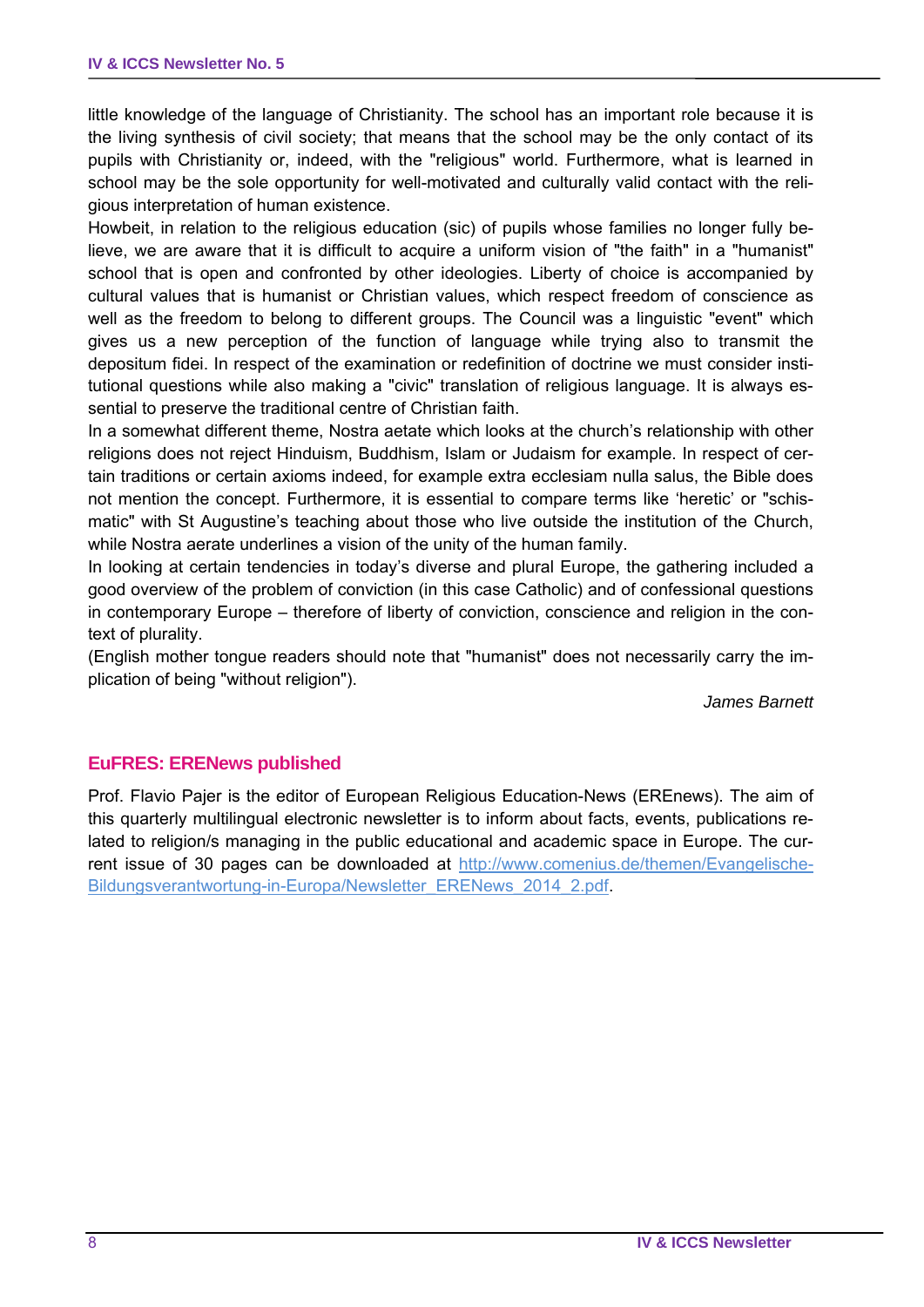# **Conference of European Churches (CEC) and Community of Protestant Churches in Europe (CPCE)**



#### **CEC: Report of the 14th General Assembly available now**

The report about the 14th General Assembly of CEC, "And now, what are you waiting for? CEC and its Mission in a Changing Europe", held from 3 to 8 July 2013 in Budapest is now available. It contains the adopted documents as well as reports, presentations and words of greeting. An electronic version of the report is available at: http://www.ceceurope.org/. Orders for printed copies can be sent to the CEC offices or with ISBN 978-91-86781-21-7.



#### **CEC: Set of postcards about the future of Europe**

The working group "Education" of the Church and Society Commission CSC has published a set of postcards on behalf of CEC with eight visions of the future of Europe. The motto, "Imagine a Europe that…" distributes messages such as, "that is fair to all, respects diversity and shares responsibility" or "in which we all live more simply so that all can simply live". All visions are accompanied by a related verse from

the Bible. A German version of the set can be ordered at the bookshop of the Comenius-Institute, http://www.cimuenster.de/bookshop/buecher.php, more sets by refunding expenses and delivery costs at the office of CSC.

#### **CEC: CSC Plenary in December 2014**

A final plenary of the Commission on Church and School is planned for the beginning of December 2014 in Brussels. The aim of this event is to discuss in which new working structure and with which format the issues and challenges will be further tackled that have been a concern of the Commission so far. The mandate of the working group "Education" of CSC will also officially come to an end with this plenary. Dr Peter Schreiner was a member of the working group with a mandate of the Protestant Church in Germany and of ICCS.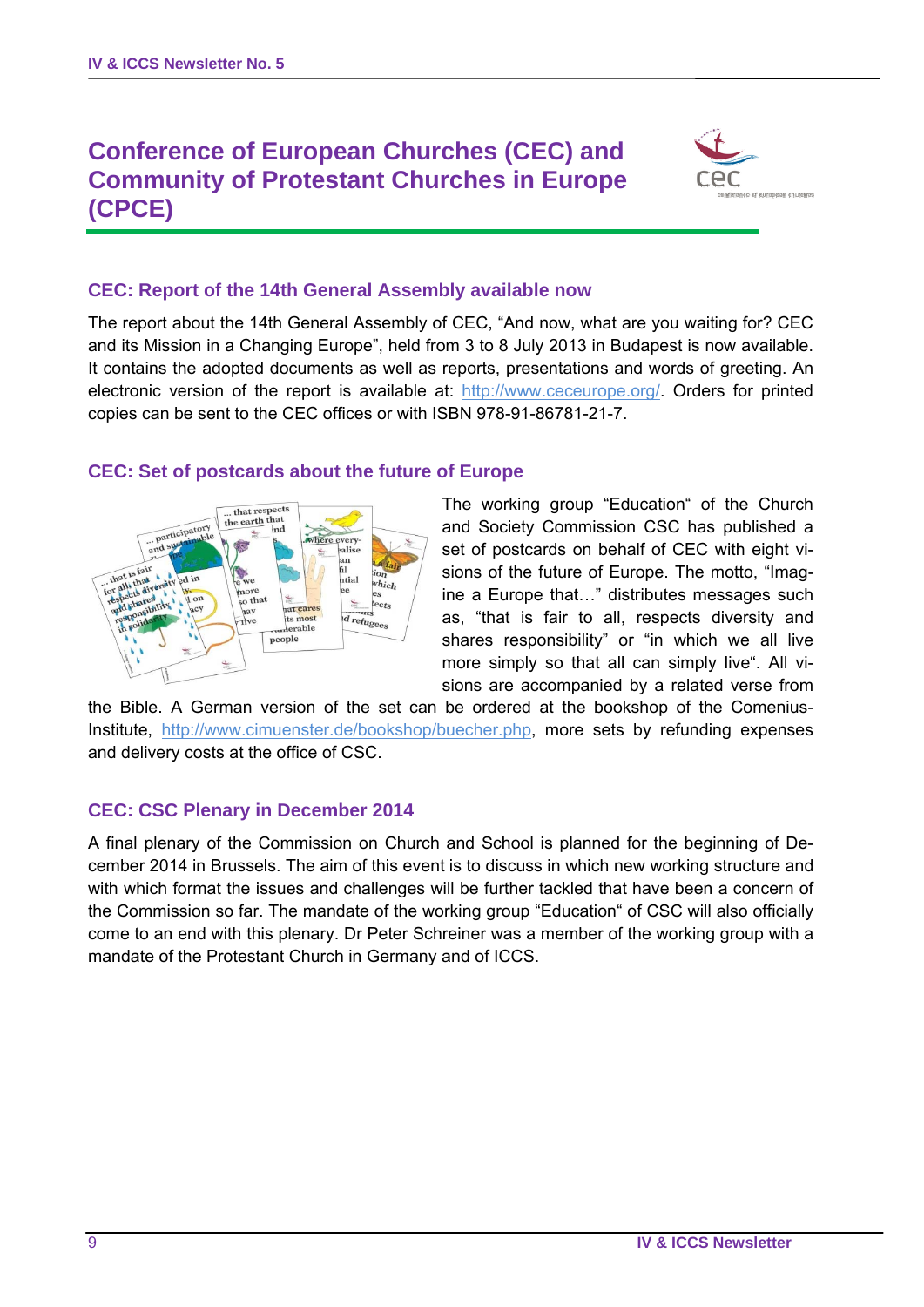#### **GEKE: Invitation to the Forum Education (Bildung)**



The Community of Protestant Churches in Europe invites their member churches and collaborative partners to join their Forum Bildung from 27 to 29 October 2014 at the Protestant Academy in Tutzing. The theme is, "It's about Europe – it's about education. How Protestant Churches can contribute towards a European Civil Society". IV and ICCS were involved in the preparation process through Dr Gerhard

Pfeiffer and Dr Peter Schreiner and will also participate in the conference. The programme includes statements from a sociological, theological and educational view as well as reports from regions and churches. The aim and perspective of the conference is to work out possible projects and activities of CPCE in the field of Europe and education.

# **Council of Europe and European Union**



#### **EU: Open Education Europa**

The European Commission launched *Open Education Europa* in September 2013 as part of the *Opening up Education* initiative to provide a single gateway to European OER. www.openeducationeuropa.eu

The main goal of the *Open Education Europa* portal is to offer access to all existing *European Open Educational Resources* in different languages in order to be able to present them to *learners, teachers* and *researchers*.

Open Education Europa is a dynamic platform built with the latest cutting-edge open-source technology, offering tools for communicating, sharing and discussing. The portal is structured in 3 main sections:

- The *FIND* section showcases MOOCs**,** courses**,** and Open Educational Resources by leading European institutions. Each institution is also featured in this section alongside the MOOCs, courses, and the Open Educational Resources it provides.
- The SHARE section is the space where portal users (scholars, educators, policymakers, students and other stakeholders) come together to *share and discuss solutions* for a diverse range of educational issues by posting blogs, sharing events, and engaging in thematic discussions.
- The *IN-DEPTH* section hosts *eLearning Papers* the world's most visited e-journal on *open education and new technologies* — provides an exhaustive list of EU-funded projects, and highlights the latest news about open education as well as the most relevant recently published scholarly articles.